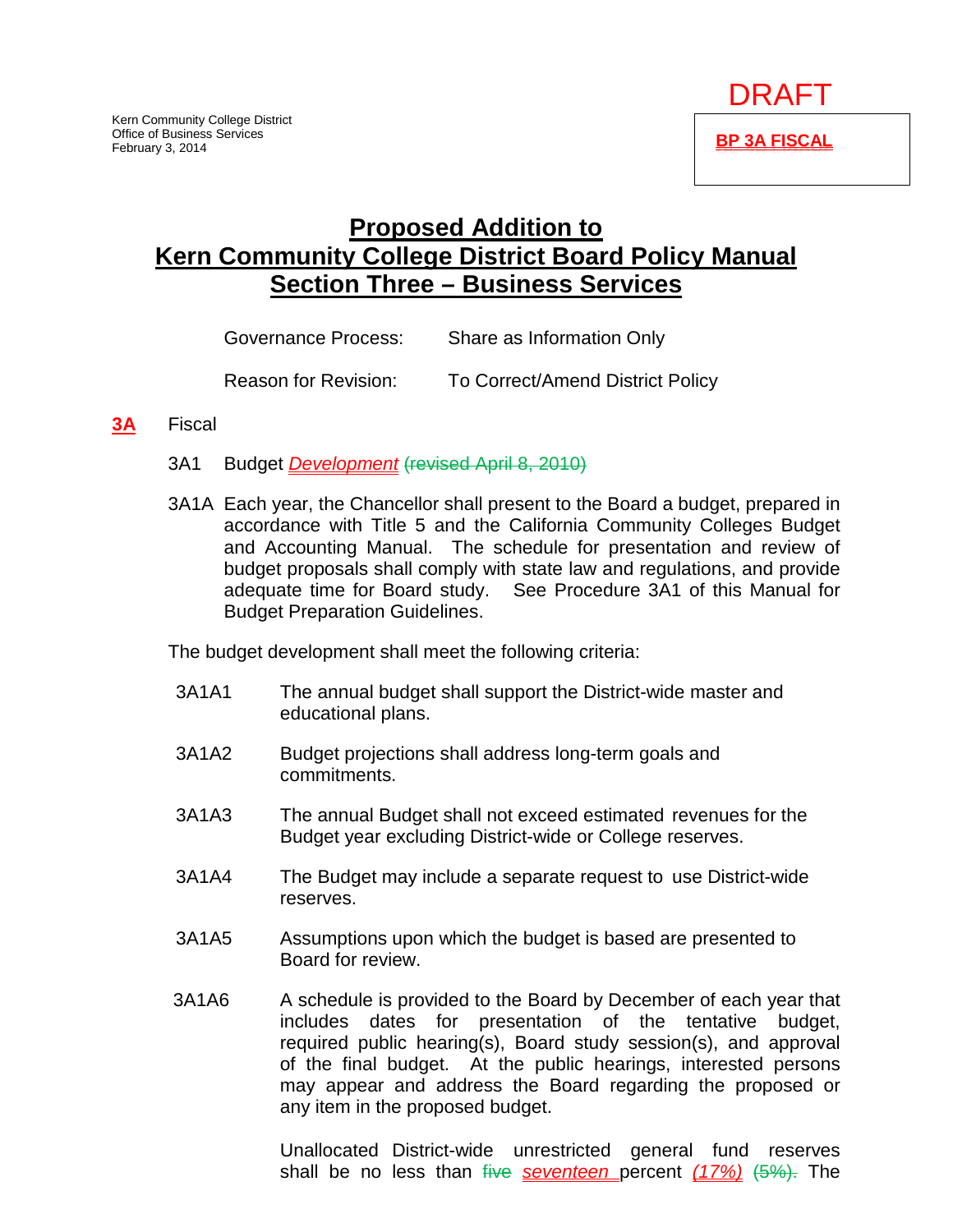budgeted unrestricted general fund reserves calculation will be based upon the projected unrestricted expenditures multiplied by *seventeen* five percent *(17%)* (5%). College budgeted reserves will not be considered as part of District-wide reserves.

- 3A1A7 Purpose of Reserves The District-wide and College unrestricted general fund reserves are intended to provide resources for cash flow management, unfunded liabilities, risk mitigation, significant emergencies, and a buffer against future budget reductions. The District may incorporate into the annual budget an appropriate level of reserves to provide resources for these purposes. Unless the District is confronted with catastrophic issues, *or the Board authorizes a deviation* at no time should District-wide reserves fall below the minimum levels contained in 3A1A6. Reserves in excess of these needs may be used for the following purposes:
	- a) Provide resources to maintain mission critical educational programs. Provide resources for the expansion, reduction, or restructuring of College/District programs and services.

(General Education/Transfer, Developmental Education, and Career Technical Education) and support services.

- **b**<sub>c</sub>) Provide capital funds to invest in infrastructure that will lower operational costs, improve efficiencies, improve safety/security, and/or enhance the delivery of educational and/or support services.
- *c) Excess reserves to be used as directed by the Board.*
- b) Provide resources for the expansion, reduction, or restructuring of College/District programs and services.
- 3A1A8 Changes in the assumptions upon which the budget was based shall be reported to the Board in a timely manner.
- 3A1A9 Budget allocations of funds will be made to the Colleges and District Office and will be reviewed by the Board of Trustees and Chancellor's Cabinet. Generally, the allocations to each College and to the District Office shall be based upon the Board approved allocation model. The Chancellor or designee shall work with representatives of the College Academic Senates and other District-wide constituent groups represented on the Chancellor's staff in designing the process for development of the District budget.
- 3A1B College expenditure budgets are prepared under the supervision of the College President or designee. The College President or designee shall work with the College Academic Senate in designing the processes for development of the College budget.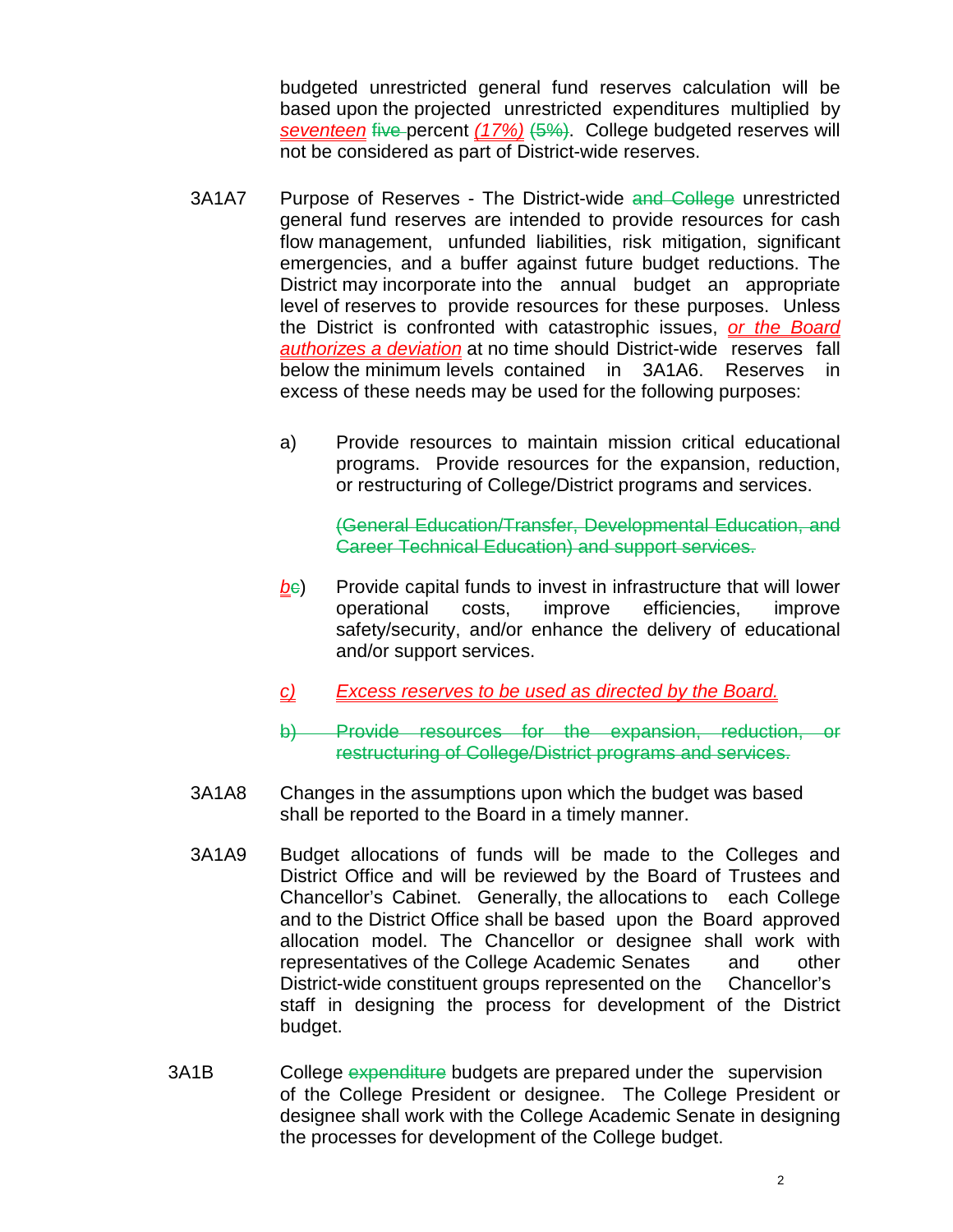- 3A1C *Each of t*The Colleges' and the District *Office budgets Operations* Office/Central Services will each establish unrestricted reserves for obligations and contingencies.
- 3A1D If District-wide, College, or District *Operations* Office/Central Services reserves decline below the level adopted by the Board in the final budget, then Board approval is required.

*Board approval is required for any expenditure or anticipated expenditure that will result in a decline in unrestricted reserves*  **below the level approved by the Board in the final adopted** *budget for either of the Colleges, District Office, and/or District-wide Operations.*

*3A1E Budget Management - The budget shall be managed in accordance with Title 5 and the California Community Colleges Budget and Accounting Manual. Budget revisions shall be made only in accordance with these policies and as provided by law.*

*Revenues accruing to the District or Colleges in excess of amounts budgeted shall be added to the District or Colleges reserve for contingencies. They are available for appropriation only upon approval of the Board that sets forth the need according to major budget classifications in accordance with applicable law.*

**Board approval is required for changes between major expenditure** *classifications. Transfers from the reserve for contingencies to any expenditure classification must be approved by a two-thirds vote of the members of the Board. Transfers between expenditure classifications must be approved by a majority vote of the members of the Board.*

*These expenditures transfers will be presented to the Board for approval in February and July of each year.*

## **3A2** Budget Income (revised February 10, 2011) *Fiscal Management –*

*The Chancellor or designee(s) shall establish procedures to assure that the District's fiscal management is in accordance with the principles contained in Title 5 Section 58311, including:*

- *• Adequate internal controls exist.*
- *• Fiscal objectives, procedures, and constraints are communicated to the Board and employees.*
- *• Adjustments to the budget are made in a timely manner, when necessary.*
- *• The management information system provides timely, accurate, and reliable fiscal information.*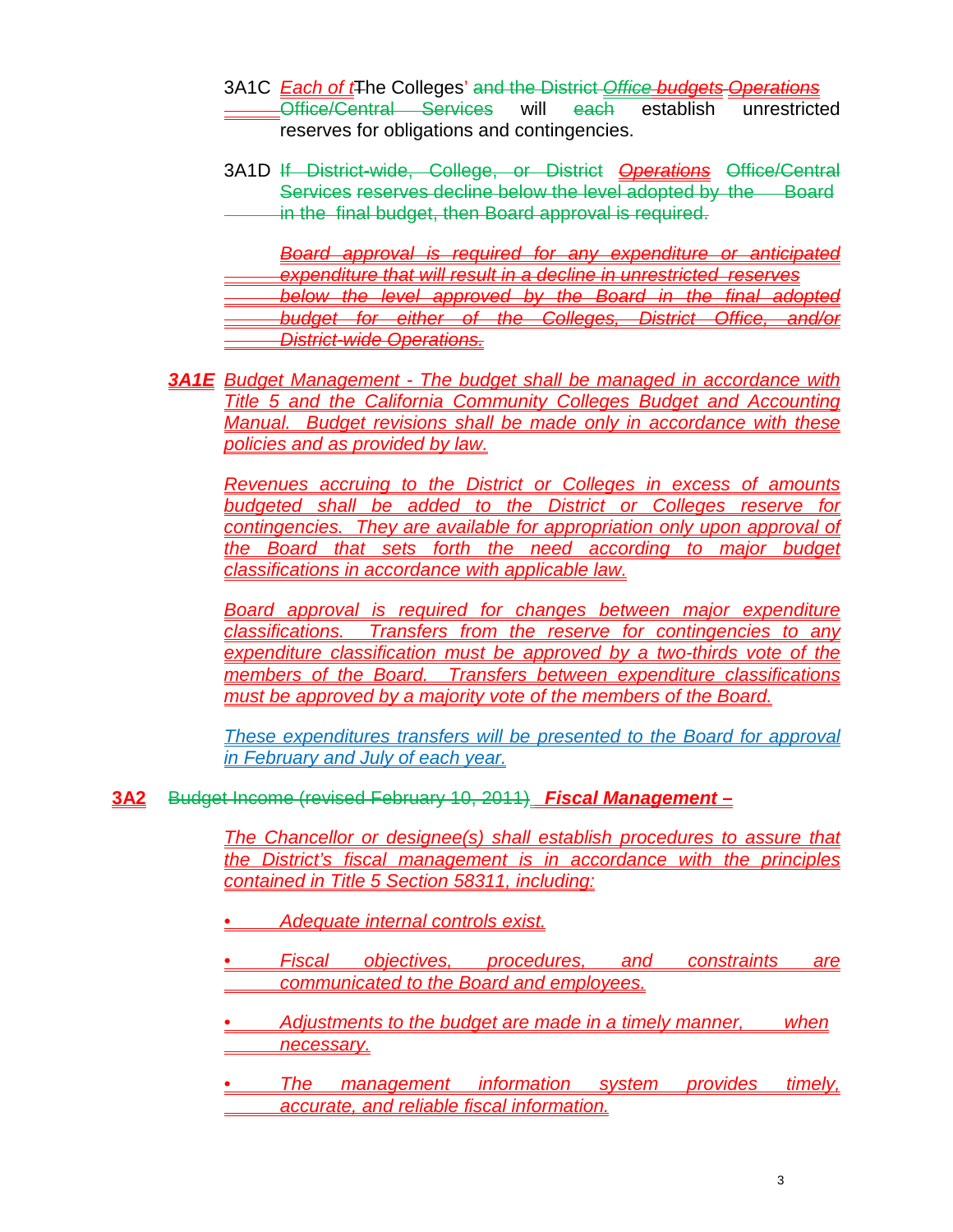*• Responsibility and accountability for fiscal management are clearly delineated.*

*The books and records of the District shall be maintained pursuant to the California Community Colleges Budget and Accounting Manual.*

*As required by law, the Board shall be presented with a quarterly report showing the financial and budgetary conditions of the District.*

*As required by the Budget and Accounting Manual, expenditures shall be recognized in the accounting period in which the liability is incurred, and shall be limited to the amount budgeted for each major classification of accounts and to the total amount of the budget for each fund.*

# *3A2A Income*

- *3A2A1* All money received by the District, regardless of the source, will be deposited according to Education Code and County requirements. (Education Code Sections 41001-41002)
- *3A2A2* The administration *Chief Financial Officer* will establish a procedure for clearly identifying all sources of income. Such delineation with amounts received will be shown on the budget and all income financial reports.
- *3A2A3* All money *received by and/or* collected *by* at any member College *or its auxiliary organizations* for any purpose whatsoever must be *deposited with the College's Business Services Office.* turned over to the person in charge of College finance and recorded on the books.
- *3A2A4 All income received for activities and events will be deposited in the same funding sources as the expenses for* the *such activities and events.*
- 3A2D All money collected for lost or damaged school property and for project supplies, which become property of the student shall
	- be carried on the books of the school treasurer as District
	- funds. All money so collected shall be turned in to the District
	- **Business Services Office. District or student body receipts must**
	- be issued as a means of auditing such funds. Sub- receipts **need not be issued for library fines.**
- *3A2A5* The administration is authorized to prepare and submit federal, state, local governmental and/or local private foundation grant applications that further the Kern Community College District's strategic mission. (See Procedure 3A2E and Appendices 3A2E (1 & 2) of this Manual for Grant Preparation and Submission Procedures and Guidelines.)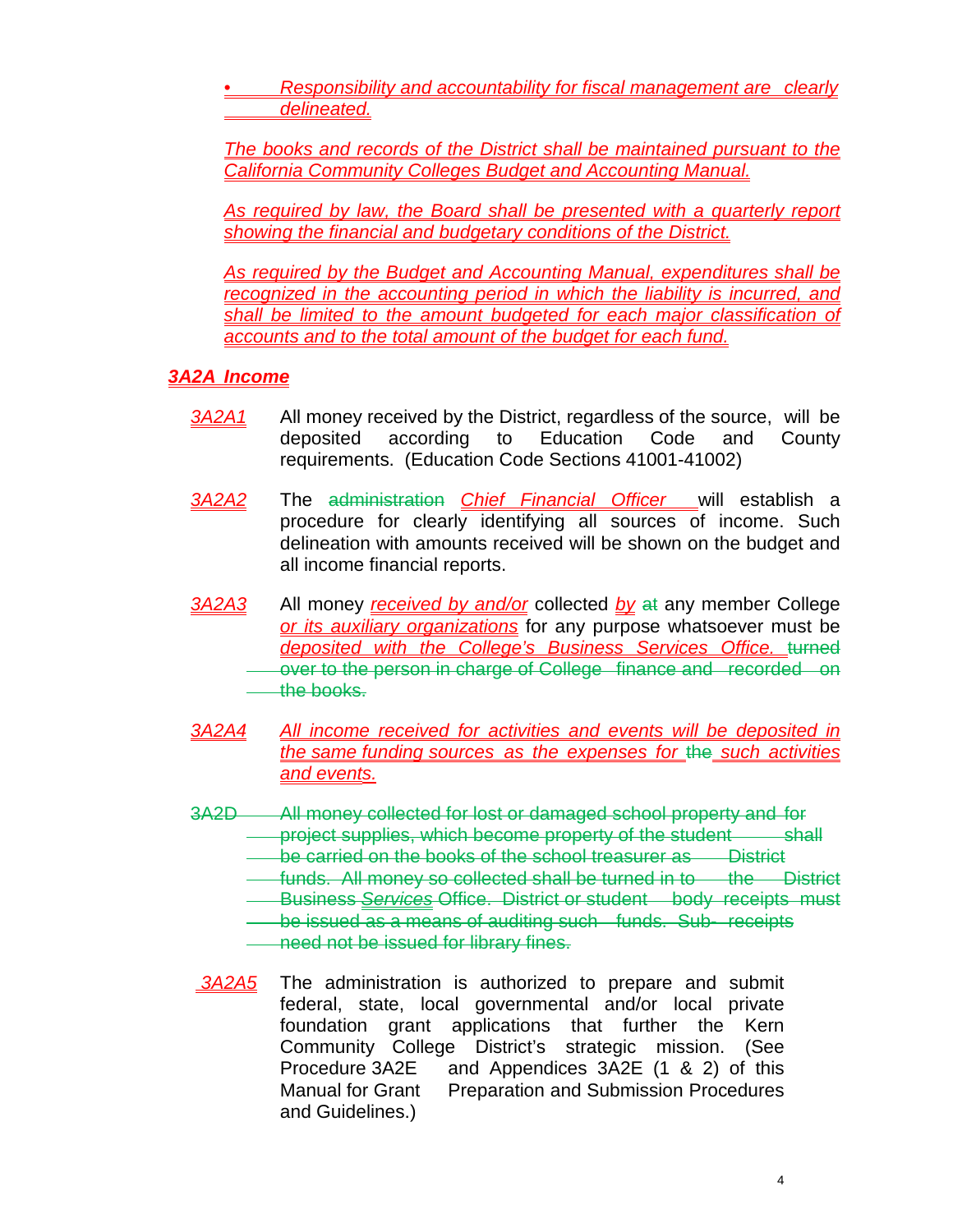- 3A2F Gifts in serviceable condition and useful to the District, upon recommendation of the administration, may be accepted by the Board of Trustees. Gifts to the Colleges or District valued at \$1,000 (one-thousand dollars) or more shall be presented to the **Board of Trustees for approval.**
- 3A2G Gifts to the District Foundation or College Foundations valued at \$1,000 (one-thousand dollars) or more shall be presented to the Board of Trustees for information and acknowledgement.
- *3A2A6 Gifts – The Board shall consider all gifts, donations and bequests made to the District. The Board reserves the right to refuse to accept any gift which does not contribute toward the goals of the District, or the ownership of which would have the potential to deplete resources of the District.*

*The District shall assume no responsibility for appraising the value of gifts made to the District.*

*Acceptance of a gift shall not be considered endorsement by the District of a product enterprise or entity.*

*In no event shall the District accept a donation from any donor who engages in practices or policies which discriminate against any person on the basis of nationality, religion, age, gender, gender identity, gender expression, race or ethnicity, medical condition, genetic information, ancestry, sexual orientation, marital status, or physical or mental disability; or when the stated purposes of the donation are to facilitate such discrimination in providing educational opportunity.*

## *3A3* Budget Expenditures (Revised January 8, 2004)

- 3A3A The approved budget is the District*-wide* plan for expenditures during the fiscal year.
- 3A3B The adoption of the budget by the Board indicates that approval is given for the purchase of or contracting for goods services as indicated in the budget. The administration may proceed to procure such items or services as they are needed without further referral to the Board. (Exceptions will be those items requiring formal bids*, those specifically*
- *mentioned in Policy 3A9,* and employment of personnel.) The
- warrant lists as approved by the Board will ratify such transactions.
- 3A3C*B*The administration *college Chief Business Officers* will ascertain that all goods, services, and leases are obtained at the lowest possible competitive prices into consideration desired quality and services. This will entail the consideration of all qualified vendors. Standardization of equipment may be required for efficient maintainability and reliability. Procedure 3A3C of Manual.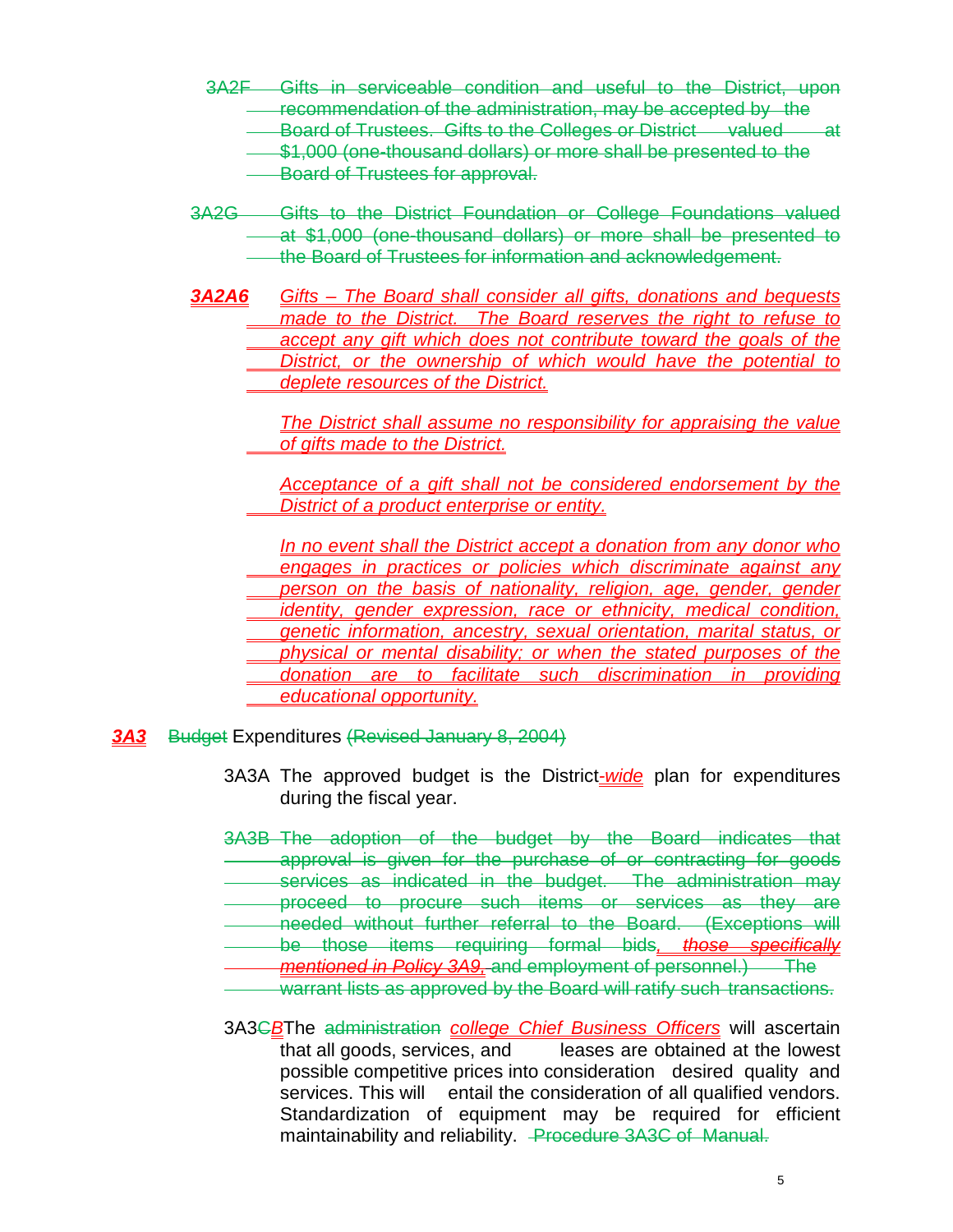- 3A3D The Chancellor or designee is empowered to act for the board in making purchases or letting contracts for services, supplies, or leases which under the Education Code do not publishing a notice calling for bids.
- 3A3D1 Purchases, services, or leases under published notice calling for bids shall be awarded by the Board. Other transactions shall be submitted for Board ratification through approval of the warrant list. **moved to 3A4**
- 3A3D2 To accommodate routine transactions such as minor *and/or emergency* purchases, postage, freight charges, and purchases from governmental agencies, a revolving cash fund is provided. This fund will be maintained under normal audit procedures and controlled by a fund custodian approved by the Board of Trustees. *(see AP 3A3D2 of this Manual)* **moved to 3A4**

# *3A4 Purchasing*

*The Board delegates to Chancellor or CFO designee(s)* is delegated *the authority to approve purchase orders and contracts supplies, materials, apparatus, equipment and services as necessary to for the efficient operation of the District. No such purchase shall exceed the amounts specified by Public Contract Code Section 20641 as amended from time to time.*

*All such transactions shall be reviewed by the Board every 60 days.*

- 3A9A *3A4A* The Board delegates to the Chancellor or CFO the authority to enter into contracts on behalf of the District and to administrative procedures for contract awards and management, subject to the following:
- 3A9A1*3A4B* Contracts are not enforceable obligations until they are approved or ratified by the Board.
- 3A9A2*3A4C* Contracts for work to be done, services to be performed or for goods, equipment or supplies to be furnished or sold to the District that exceed the amounts specified in Public Contracts Code Section 20651 shall require prior approval by the Board.
- 3A9A3*3A4D* When bids are required according to Public Contracts Code Section 20651, the Board shall award each such contract to the responsible bidder who the specifications published by the District and who shall give such security as the Board requires, or rejects all bids.
- 3A9A4 For Public Works projects less than \$1,000,000 delegation to approve cumulative change orders and amendments to contract is given to the CFO of up to 5% of the contract sum. For Public Works projects greater than \$1,000,000 a similar sum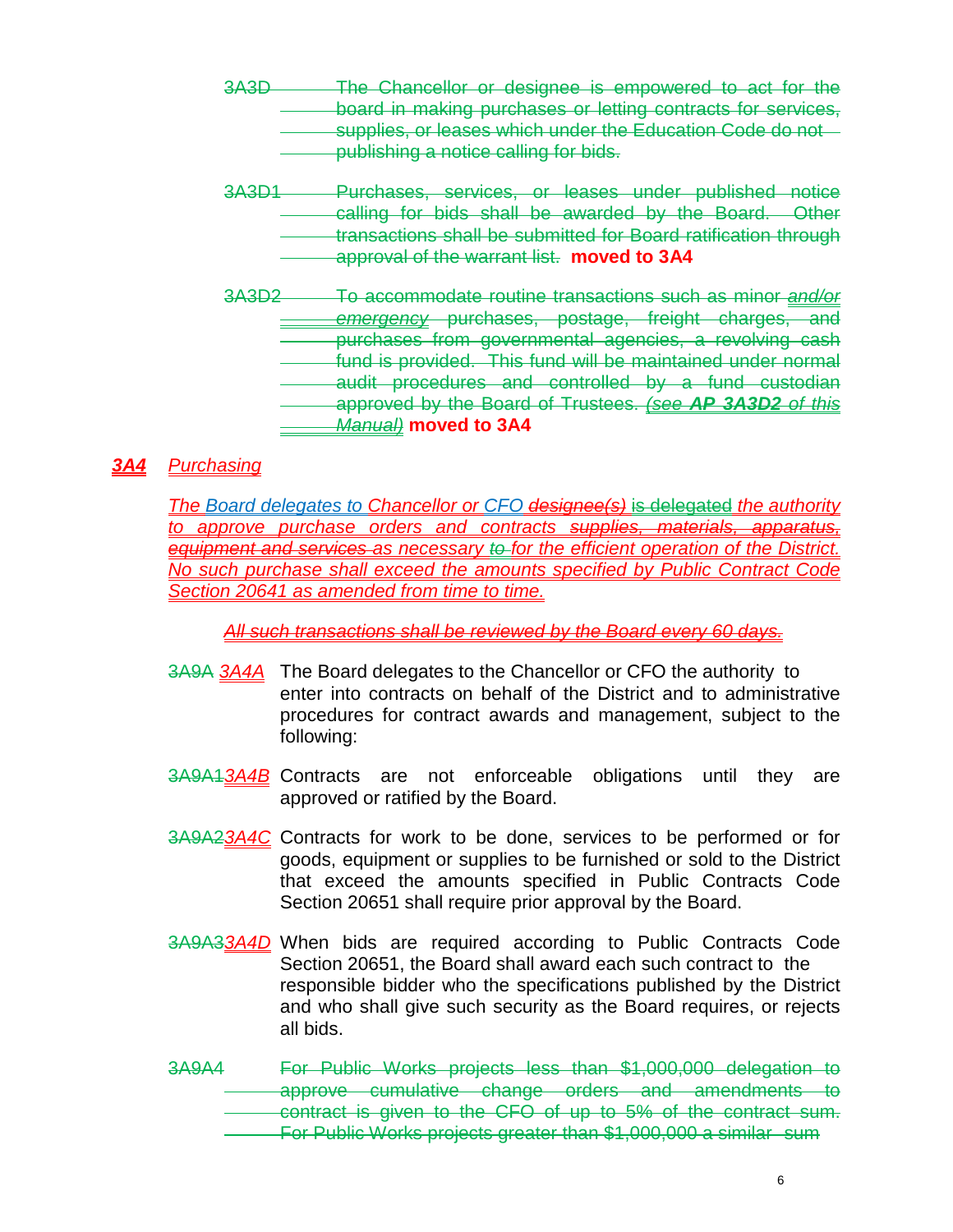of  $5%$  but with a tiered level of authority granted to the  $(up$  to 3%), the Chancellor up to (5%). **To be moved to Section 3B**

- 3A9B*3A4E* If the Chancellor or designee concludes that the best interests of the District will be served by pre-qualification of bidders in accordance with Public Contracts Code Section 20651.5, prequalification may be conducted in accordance with procedures that provide for a uniform system of rating on the basis of a questionnaire and financial statements.
- 3A9C*3A4F* If the best interests of the District will be served by a contract, lease, requisition or purchase order through any other public corporation or agency in accordance with Public Contracts Code Section 20652, the Chancellor or designee is authorized to proceed with a contract.
- 3A3D1*3A4G* Purchases, services, or leases under published notice calling for bids shall be awarded by the Board. Other transactions shall be submitted for Board ratification through approval of the warrant list.
- 3A3D2*3A4H* To accommodate routine transactions such as minor *and/or emergency* purchases, postage, freight charges, and purchases from governmental agencies, a revolving cash fund is provided. This fund will be maintained *by College and District Accounting Managers or Chief Financial Officer and according will be subject to*  under normal audit procedures*.* and controlled by a fund custodian approved by the Board of Trustees. (see AP 3A3D2 of this Manual)
- 3A3G*3A4I* The *College President or designee* Chief Financial Officer shall approve all purchase orders which are prepared within the line-staff organization of the College, *or District operations* including reasonable expenditures of District funds to (1) purchase food and beverages as refreshments for attendees at District *sponsored*  events which further the legitimate purposes of the District, (2) purchase commemorative awards and gifts in recognition of service to the District by non-employees when the purpose is to promote services to the District and (3) purchase awards for students, *excluding gift cards. Gift cards are considered to be the equivalent of cash and therefore are not allowed to be used as awards or payments for goods or services.*
- 3A3E*3A4J* Materials may not be purchased *n*or District*-wide* obligations *be* incurred without an approved purchase order. The District reserves the right to refuse payment of any invoices covering materials not listed on a District purchase order. Such invoices then become the personal obligation of the requisitioner. Under no circumstances should *may* an item be added to a purchase order after it has been issued. Goods must be ordered exactly as the items appear on the order unless an item is to be cancelled, in which case the District Business *Services* Office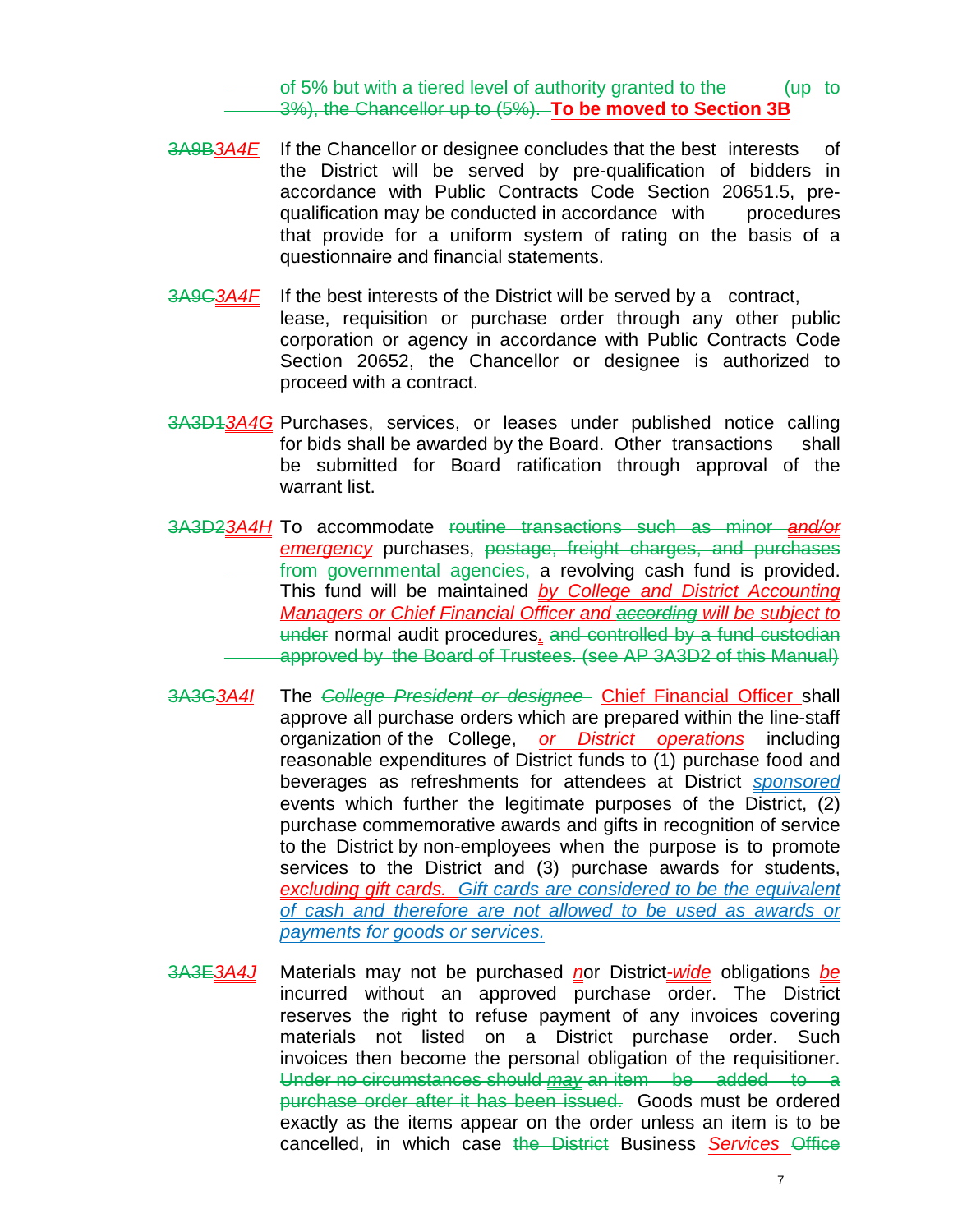should be immediately notified. The requisitioner is responsible for the exact order, certification, and receipts of goods. Shipping and receiving or designated departments should electronically approve receipt of goods. This will certify that the invoice covering the order is ready for payment by the District Business *Services* Office. Request for Purchase Request forms and related procedures are included in Procedure 3A3C *3A4J* of this Manual.

- 3A4H*3A4K* All postage stamps and envelopes shall be used for official College business only. Such materials shall be under the supervision of the College administration.
- 3A9 3A4L Bids and Contracts. [See Procedure 3A9*4L* (a-b) of this Manual for the procedures for bids and contracts and the Independent Contractor Checklist.] (Revised February 2, 2006)
	- 3A3F Copies of all correspondence with a firm in regard to purchase orders must be filed in the District Business Office.
	- 3A3G The College President or designee shall approve all purchase
	- orders which are prepared within the line-staff organization of the
	- College, including reasonable expenditures of District funds to (1) purchase food and beverages as refreshments for attendees at
	- District-sponsored events which further the legitimate purposes of
	- the District, (2) purchase commemorative awards and gifts in
	- recognition of service to the District by non-employees when the
	- purpose is to promote services to the District and (3) purchase

- 3A4G *3A5* Use of Credit Cards Issued by the Kern Community College District.
	- 3A4G1*3A5A* CAL-Cards
		- 3A4G1A*3A5A1* CAL-Cards generally will only be issued to District and College Educational Administrators and Classified Managers if their job duties require the regular use of a credit card. CAL- Cards will be issued to non-managers only in cases where there is a compelling business reason and issuance is approved by the District Chief Financial Officer and College President or District Chancellor. (See Procedure *3A5A1)*
		- 3A4G1B*3A5A2* CAL-Card applications will be completed prior to issuance. [See Appendix 3A4G(b)] 3A4G1C Transactions will be limited to travel, supplies, or equipment.
		- 3A4G1C Transactions will be limited to travel, supplies or equipment. **Moved to procedures**
		- 3A4G1D Credit card purchasing limits will be no greater than those authorized for the cardholder. **Moved to procedures**

awards for students. **Moved to 4A4I**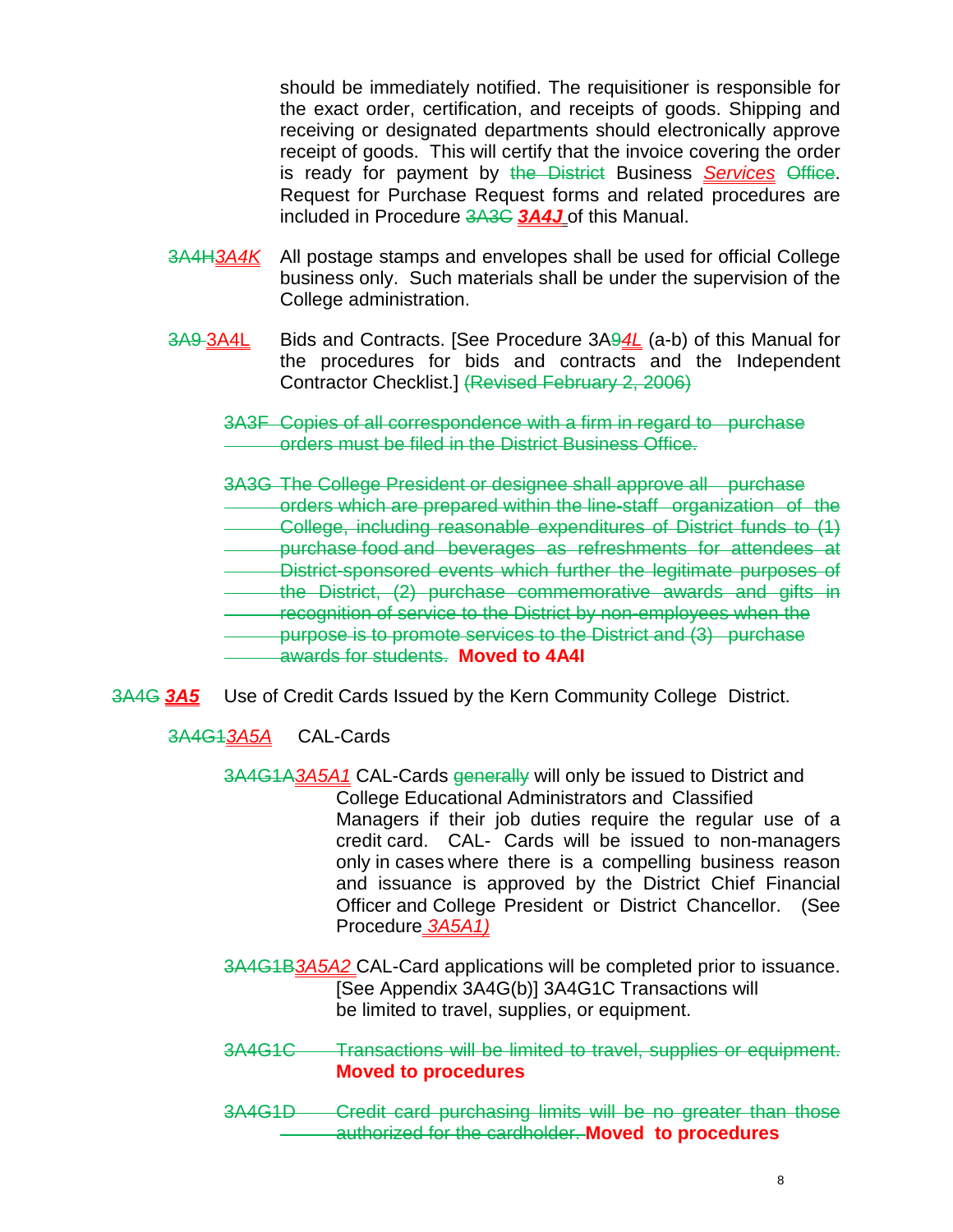3A4G1E District Office Accounting will issue monthly utilization reports to the District Chief Financial Officer and the **College Directors of Administrative Services. Cards** should only be used for emergencies or unusual circumstances in which the normal purchase order process cannot be utilized.

# **Moved to procedures**

3A4G2*3A5A3* Bank of America Cards 3A4G2A*3A5A3A* Generally Will only be checked out to District and College staff authorized to initiate transactions by the District Chief Financial Officer. Will be administered by Departments designated by the College Administrative Directors or District Chief Financial Officer. 3A4G2B*3A5A3B* Will be administered by Departments designated by the College Administrative Directors or District Chief Financial Officer.

3A4G2C Cards will be checked out on an as-needed basis.

## **Moved to procedures**

- 3A4G2D Verification of written, approved purchase requisition will be made prior to checking out the card. **Moved to procedures**
- 3A4G2E After card use the card and all original itemized receipts will be returned to the designated Department.
- 3A4G2F Transactions will be limited to travel, supplies, or equipment.
- 3A4G2G Cards should only be used for emergencies or unusual circumstances in which the normal purchase order process cannot be utilized.
- 3A4G2H Credit card purchasing limits will be no greater than those authorized for the cardholder.
- 3A4G2I District Office Accounting will issue monthly utilization reports

## **Paragraphs C through I will be moved to Procedures**

#### 3A4G3*3A6* Gas Credit Cards

- 3A4G3A*3A6A* Individual gas cards will be assigned to employees assigned a *District* vehicle as part of their employment contract.
- 3A4G3B*3A6B* Individual pool vehicles will be assigned specific cards and checked out when vehicles are approved for specific District or College use.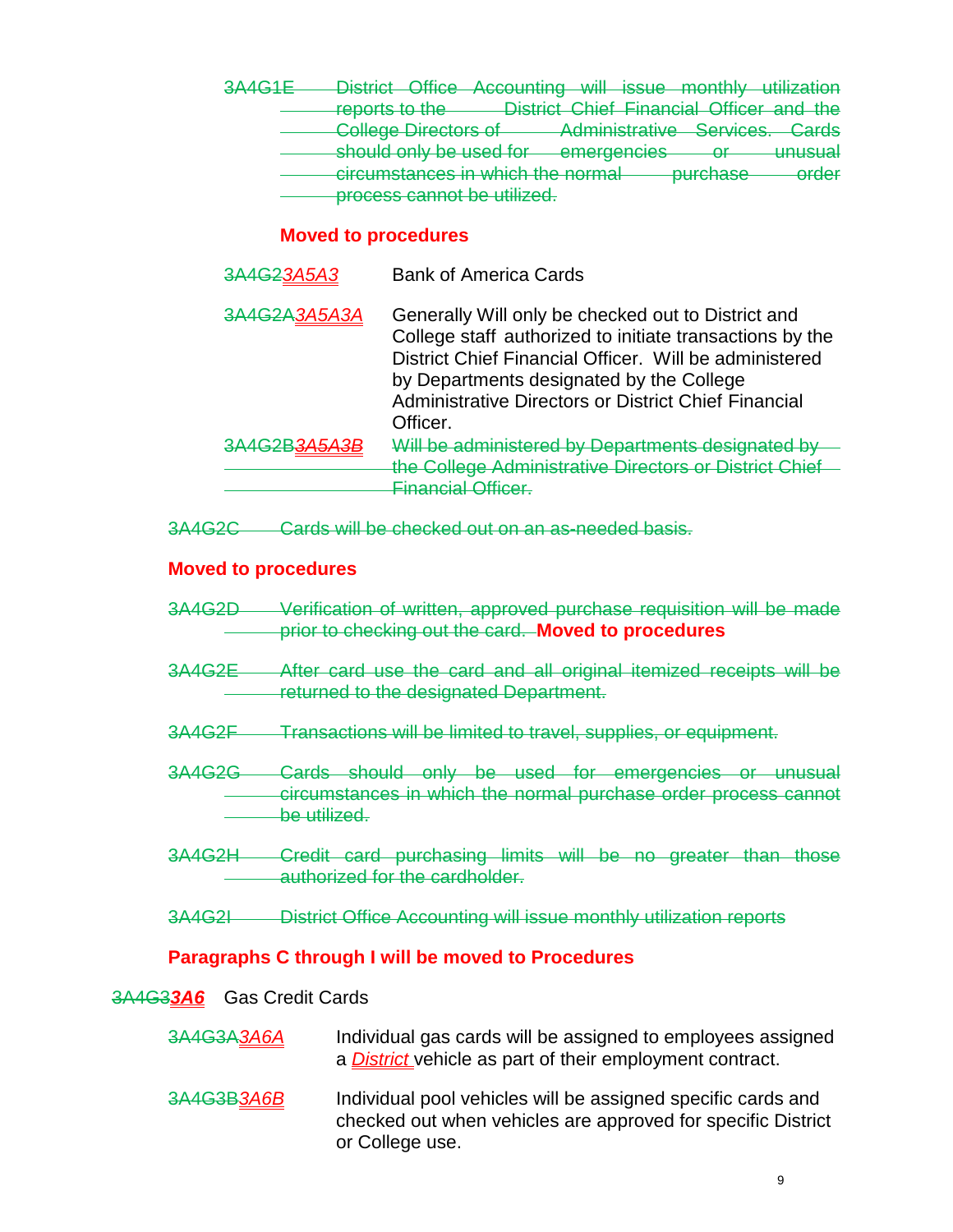- 3A4G3C Cards will be maintained by the College Administrative Director or Chief Financial Officer for check-out only.
- 3A4G3D Checked out cards will be returned after each trip with all receipts.
- 3A4G3E District Office Accounting will issue monthly utilization reports to the District Chief Financial Officer and the College Directors of Administrative Services.
- 3A4G3F Gas credit cards will only be used for fuel in District owned vehicles.

3A463G Incidentals cannot be purchased with gas credit cards.

#### **Paragraphs C-G shall be moved to Procedures**

#### *3A7 Audits*

*There shall be an annual outside audit of all funds, books and accounts of the District in accordance with the regulations of Title 5. The Chancellor shall assure that an annual outside audit is completed. The Chief Financial Officer shall recommend a certified accountancy firm to the Board with which to contract for the annual audit.*

#### 3A4 Budget Control

3A4A The administration will maintain a system of fiscal accounts which will afford an accurate and current analysis of expenditures, encumbrances, and balances for each significant item within the annual budget.

*The budget shall be managed in accordance with Title 5 and the California Community Colleges Budget and Accounting Manual. Budget revisions shall be made only in accordance with these policies and as provided by law.* 

3A4B The system will use as its base the requirements of the California Community Colleges Accounting Manual to assure that reports prepared for county, state and federal agencies are meaningful for comparative purposes.

*Board approval is required for changes between major expenditure classifications. Transfers from the reserve for contingencies to any expenditure classification must be approved by a two-thirds vote of the members of the Board. Transfers between expenditure classifications must be approved by a majority vote of the members of the Board.* 

3A4C The Board of Trustees shall be given regular budget control reports.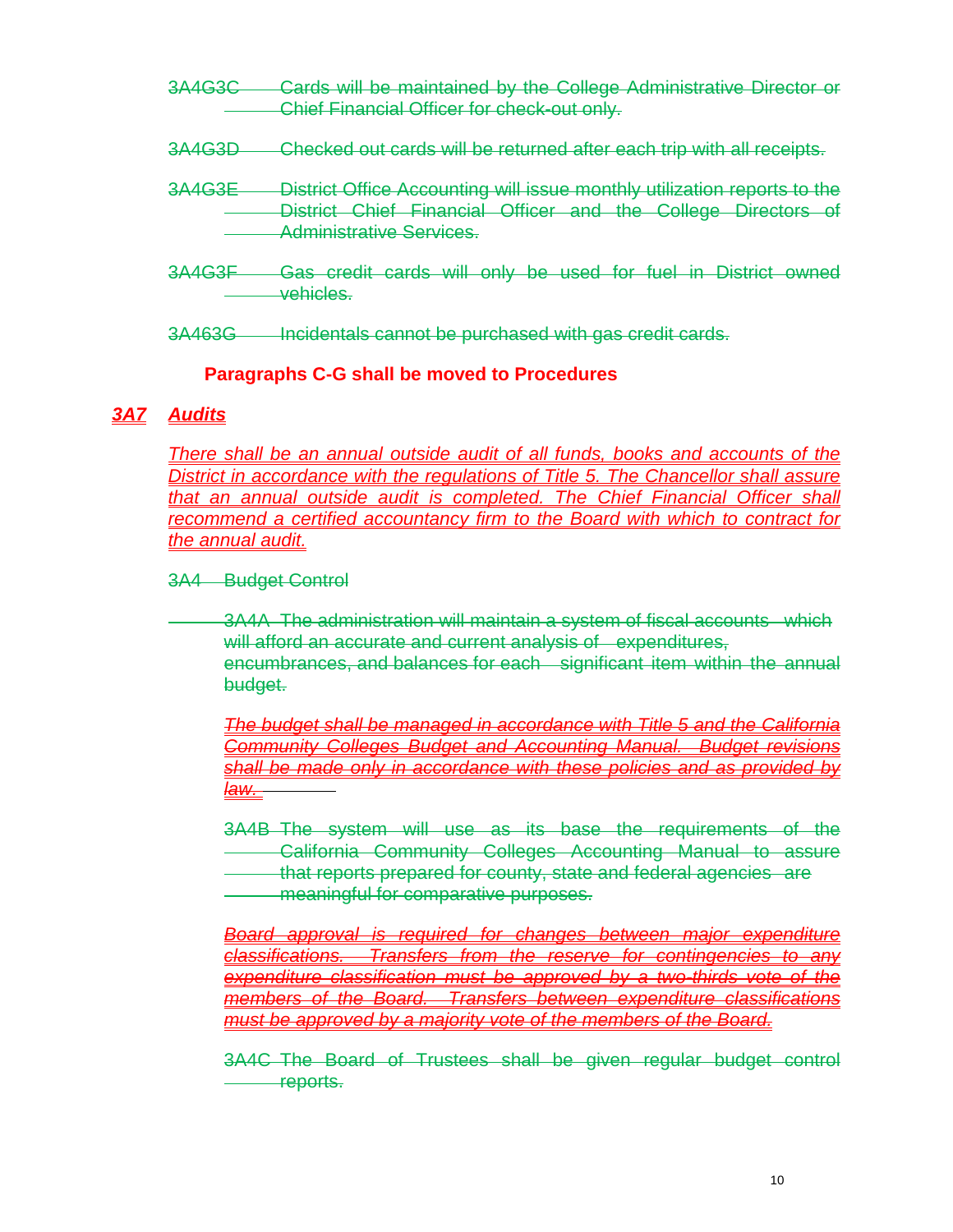3A4D The Chancellor and/or *designees* the Assistant Chancellors are authorized agents to sign trustee orders drawn on the funds of the District and these agents shall be bonded.

- 3A4E Two (2) types of trustee orders shall be prepared; namely, payroll orders including employees on both salary and wage basis and orders in payment of invoices. A schedule of trustee orders should show the trustee order number, main budget
	- classification, payee, and the amount of each order and is to be presented for Board approval at each regular meeting.
- 3A4F All income and expenditures are subject to annual audit by a private firm selected by the Board of Trustees.
- 3A4G Use of Credit Cards Issued by the Kern Community College District.
	- 3A4G1 CAL-Cards
- 3A4G1A CAL-Cards generally will only be issued to District and College Educational Administrators and Classified Managers their job duties require the regular use of a credit card. CAL-Cards will be issued to nonmanagers only in cases where there is a compelling business reason and issuance is approved by the District Chief Financial Officer and College President or District Chancellor. (See Procedure 3A4G)
- 3A4G1B CAL-Card applications will be completed prior to issuance. [See Appendix 3A4G(b)] 3A4G1C Transactions will be limited to travel, supplies, or equipment.
- 3A4G1D Credit card purchasing limits will be no greater than those authorized for the cardholder.
- 3A4G1E District Office Accounting will issue monthly utilization reports to the District Chief Financial Officer and the College Directors of Administrative Services. *Cards should only be used for emergencies or unusual circumstances in which the normal purchase order process cannot be utilized.*
- 3A4G2C Cards will be checked out on an as-needed basis.
- 3A4G2D Verification of written, *approved* purchase requisition will be made prior to checking out the card.
- 3A4G2E After card use the card and all *original itemized* receipts will be returned to the designated Department.
- 3A4G2F Transactions will be limited to travel, supplies, or equipment.
- 3A4G2G Cards should only be used for emergencies or unusual circumstances in which the normal purchase order process cannot be utilized.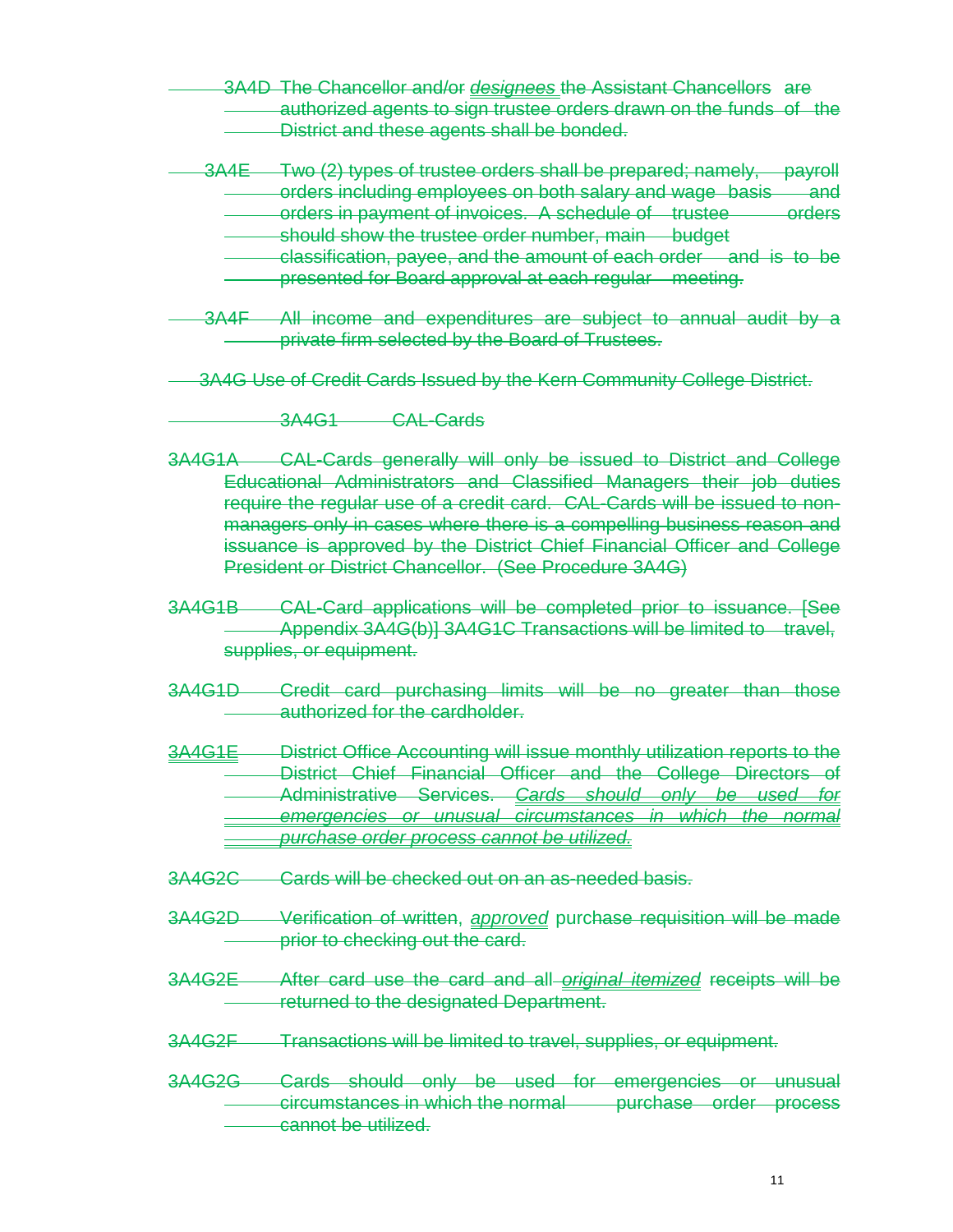- 3A4G2H Credit card purchasing limits will be no greater than those authorized for the cardholder.
- 3A4G2I District Office Accounting will issue monthly utilization reports.

3A4G3 Gas Credit Cards

- 3A4G3A Individual gas cards will be assigned to employees assigned a vehicle as part of their employment contract.
- 3A4G3B Individual pool vehicles will be assigned specific cards and checked out when vehicles are approved for specific District or College use.
- 3A4G3C Cards will be maintained by the College Administrative Director or Chief Financial Officer for check-out only.
- 3A4G3D Checked out cards will be returned after each trip with all receipts.
- 3A4G3E District Office Accounting will issue monthly utilization reports to the District Chief Financial Officer and the College Directors of Administrative Services.
- *3A4G3F Gas credit cards will only be used for fuel in District owned vehicles.*

#### *3A463G Incidentals cannot be purchased with gas credit cards.*

#### 3A5*3A8* Investments

- 3A5A*3A8A* Excess funds of the District shall be invested by the Chancellor or her designee *and overseen by Board Finance and Audit Committee.* as directed by the Investment Committee. The Investment Committee will consist of the Board of Trustees.
- 3A5B*3A8B* All funds will be held in the name of the Kern Community College District and will be invested in accordance with California Government Code Section 53600 et seq. Permissible investments include the following:
- **U.S. Treasury notes, bonds and bills**
- Registered warrants, treasury notes and bonds of the State of California
- Bonds, notes, warrants, or other evidences of indebtedness of any local agency within the State of California
- Obligations issued by, or fully guaranteed as to principal and interest by the Federal National Mortgage Association or instruments issued by a federal agency
- Bankers acceptances which are eligible for purchase by the Federal Reserve System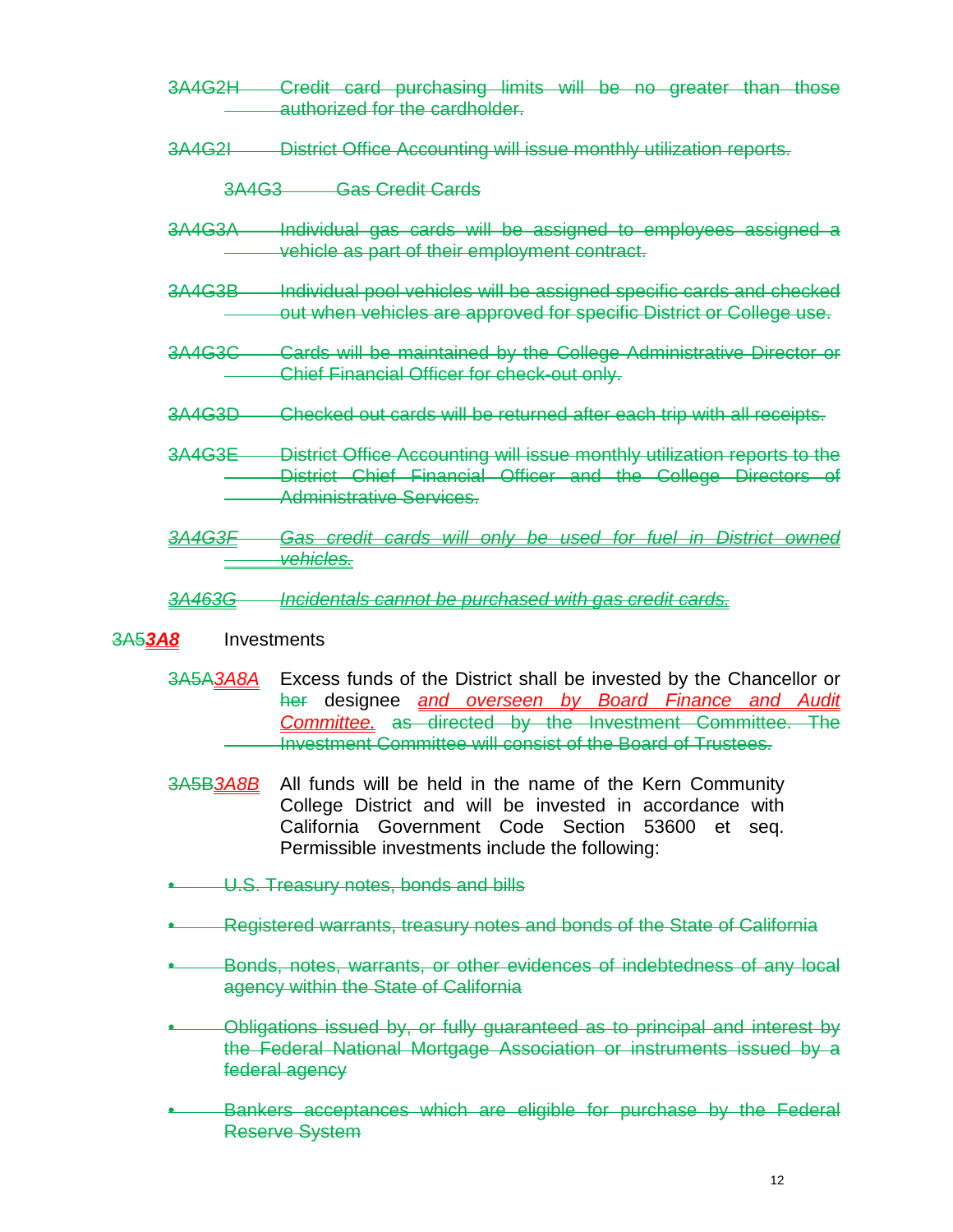- Rated commercial paper (A1 or P1)
- Negotiable certificates of deposit
- Repurchase agreements and reverse repurchase agreements with Master Agreement under California law
- Medium-term notes with a maximum of five (5) years maturity issued by U.S. Corporations and rated A or better
- Money market mutual funds meeting criteria prescribed in California Government Code Section 53601 (k)
- Local Agency Investment Fund (State Pool)
- **Passbook Savings Account Demand Deposits**
- Interest-bearing demand deposits with the County of Kern Auditor-**Controller**
- 3A5*8*C Investments will be selected based on the criteria which is prioritized as follows:
- Safety--The safety and risk associated with an investment refers to the potential loss of principal, interest or a combination of these amounts. The primary objective is to protect, preserve and maintain intact amounts invested under this policy.
- Liquidity--Liquidity refers to the ability to dispose of investments at any moment in time with a minimal chance of losing some portion of principal or interest. An adequate percentage of the portfolio should be maintained in liquid short-term securities which can be converted to cash if necessary to meet disbursement requirements. No investment shall be for a term greater than five (5) years, unless specifically authorized by the Board of Trustees as provided in Section 53601 of the California Education Code.
- Yield--Yield is the potential dollar earnings an investment can provide
- 3A5*8*D The Chancellor or her designee shall render a monthly *periodic* report*s* to the Board of Trustees of all outstanding investments and investment transactions for the month including the additional information specified by California Government Code Section 53646.
- 3A5*8*E Securities purchased from brokers/dealers may be held by the broker/dealer provided that the total principal and interest of all securities held for the account of the Kern Community College District by each broker/dealer does not exceed the amount of the individual account insurance coverage carried by the broker/dealer. In the absence of adequate insurance coverage, securities shall be held in third party safekeeping by the trust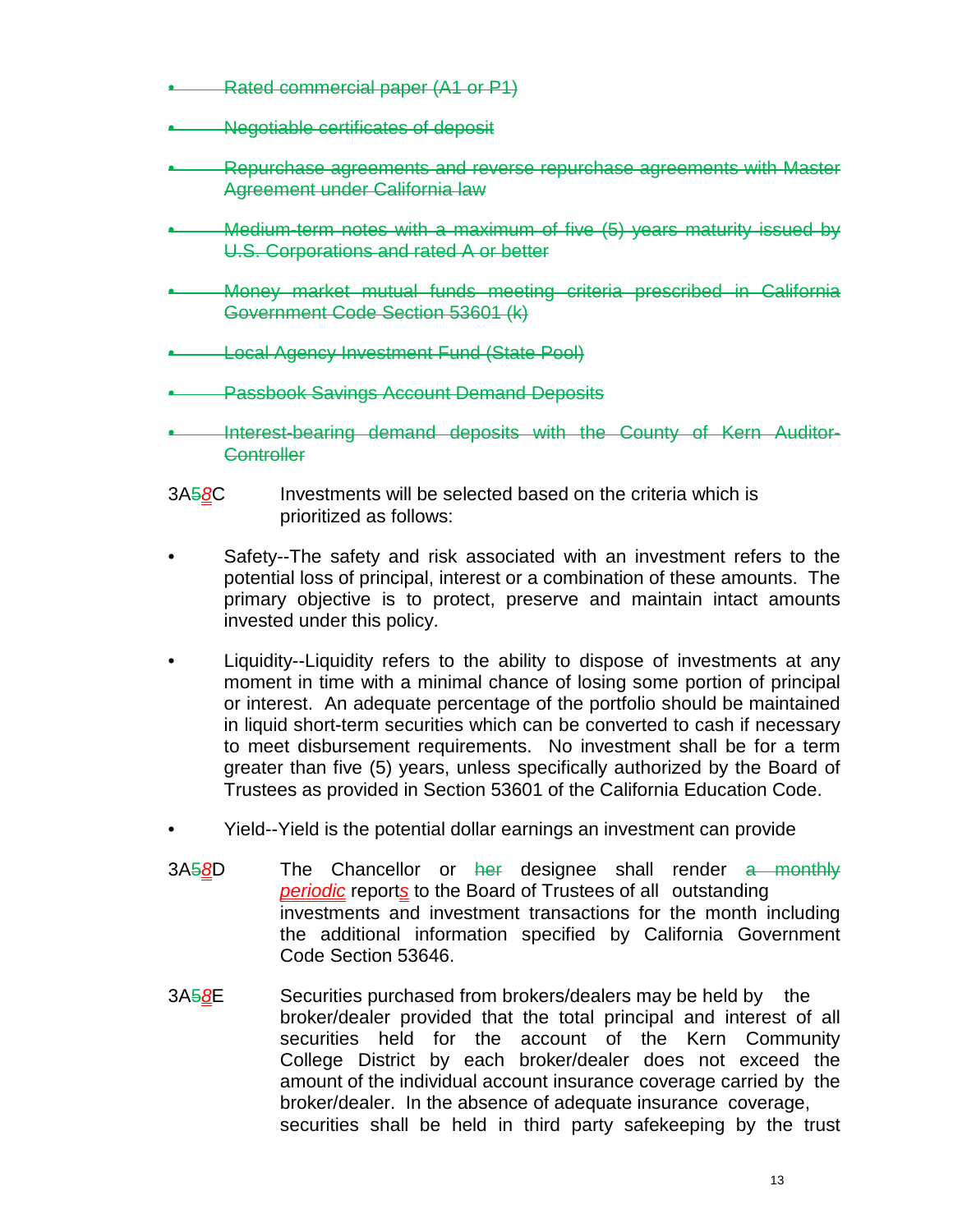department of a designated bank in the name of the Kern Community College District.

- 3A5F Security purchases and holdings shall be maintained within statutory limits imposed by the California Government Code. Current limits are: Bankers acceptances--forty percent (40%), Section 53601 (f); Commercial paper--thirty percent (30%), 53601 (g); Negotiable certificates of deposit-- thirty percent (30%), Section 53601 (h); Medium-term notes- -thirty percent (30%), Section 53601 (j); Money-market mutual funds-fifteen percent (15%), Section 53601 (k).
- 3A6*3A9* Subsidiary Services--Subsidiary services are those auxiliary operations which are provided to support the instructional function of the Colleges.

3A6*9*A Bookstore *Bookstores*

*If a qualified vendor is to provide bookstore services: Contracts for outside vendors to operate bookstores shall be awarded by competitive bid, submitted to the Board for approval, and awarded in the best interests of the students. Student organizations shall be encouraged to submit bids and given preference.*

- 3A6*9*A1 Bookstores shall be under the supervision of the College Presidents. Operational responsibilities may be delegated to appropriate officers of the respective Colleges.
- 3A6*9*A2 Books, materials, and supplies that students are required to buy as a part of the classroom instruction may be purchased at the College bookstore. No books, materials, or supplies are to be sold directly *or indirectly* to students by *College* staff. Off-site bookstore operations shall be conducted by the College bookstores as necessary.
- 3A6A3 Net proceeds derived from the operation of the College bookstores shall be used for the establishment and maintenance of adequate operating reserves for the bookstores and for the benefit of a student development program. See Procedure 3A6A3 of this Manual for the Definition and Allocation of Net Proceeds. (Added June 1, 1995)
- 3A6B Cafeteria*: Printing Operations*
- 3A6B1 Cafeterias *and student printing operations* shall be under the supervision of the College Presidents. Operational responsibilities may be delegated to appropriate officers of the respective Colleges.
- 3A6C*3A10*College-Sponsored Events (Added June 1, 1995)

3A6C1*3A10A*College-sponsored events are those events which are funded in whole or in part by the College or are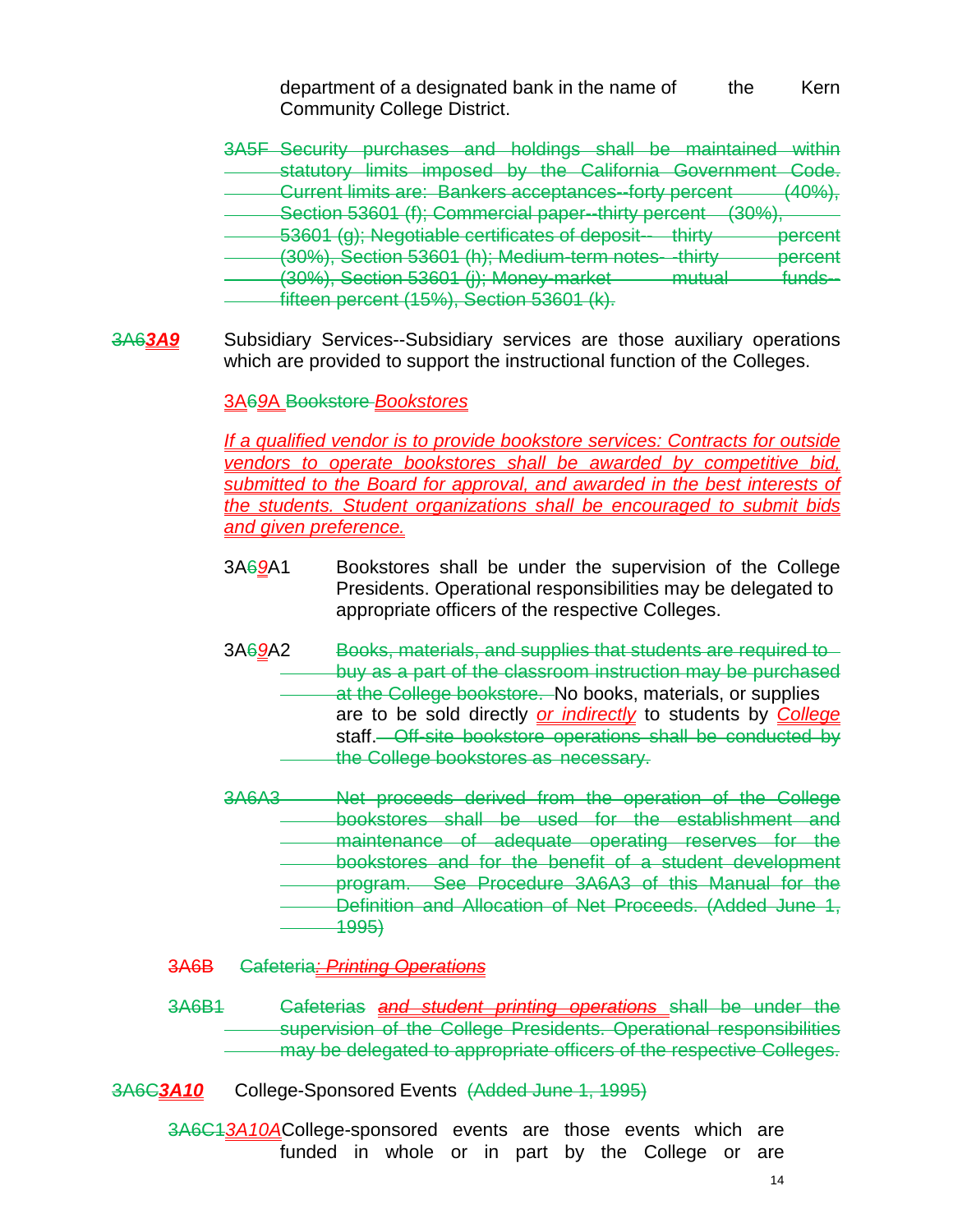associated with the College name by permission of the College President. College-sponsored events, including athletic events, shall be under the supervision of the College Presidents. Operational responsibilities may be delegated to appropriate officers of the respective Colleges.

- 3A6C2*3A10B*Extra-curricular activities are those activities which enhance but may not directly relate to the instructional program. Extra-curricular activities determined by the College President or designee to not be a part of the regular College program shall be self-supporting.
- 3A6C3*3A10C*Net proceeds generated from College-sponsored events, including College-operated and gate receipts, shall be used to fund the co-curricular programs. Cocurricular programs are those activities which occur outside of the classroom but which support the instructional program. Each College shall adopt procedures for allocating all College-sponsored event net proceeds to its co-curricular programs. The income and expense allocations shall be incorporated into the respective College budgets to be approved and adopted by the Board of Trustees.
- 3A3H*3A10D* Every effort shall be made to make student body or other extra- curricular activities self-supporting.

3A3H1*3A10D1*The District Colleges may pay for all or part of the cost of uniforms and equipment for bands, orchestra, and athletic teams provided the activity is primarily educational in nature and is included as a course in the regular class

- schedule.
- 3A3H2*3A10D1*If there is income from gate receipts or other sources sufficient to pay part but not all of the costs of any of the equipment as listed above, the *College* District may make up the deficit. Such requests must be estimated in advance and must be included in the budget. (see BP 3A2C1 for information on recording income and expenses.
- 3A7*3A11* Library--See Procedure 3A7 of this Manual for procedures on the selection of library materials. (Revised June 1, 1995)
	- 3A7A*3A11A* The basic responsibility for the acquisition or withdrawal of library materials rests with the College President or designee. *The head librarian at each College has the primary responsibility for the withdrawal of obsolete and/or damaged materials from the library collection.*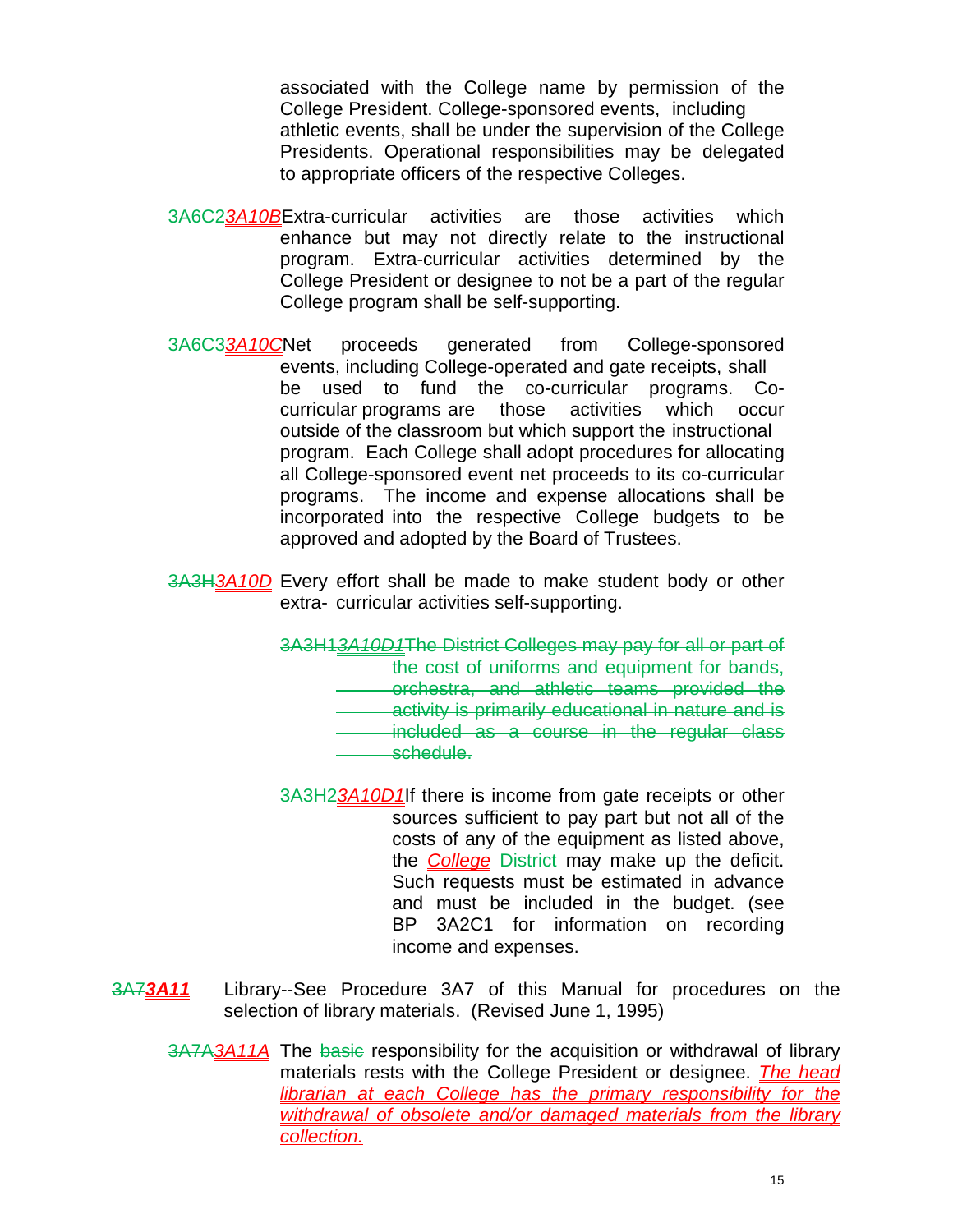- 3A7B*3A11B* The head librarian at each College has the primary responsibility for the withdrawal of obsolete and/or damaged materials from the **library collection.**
- 3A7C*3A11B* Materials shall be disposed of in a manner which may be economically feasible and may be beneficial to groups, institutions, and individuals.
- 3A83*3A12* Auxiliary Organizations (Revised June 1, 1995)
	- 3A8A*3A12A* Auxiliary organizations are entities whose purpose is to provide services to the Colleges or District. They may be formed by the Board of Trustees pursuant to the Education Code, California Administrative Code, Title 5, and Board of Trustees-approved implementing regulations and shall require:
		- 3A8A1*3A12A1* That a recommendation is submitted to the Board of Trustees by the Chancellor when the organization serve the District; or by the Chancellor on behalf of a College President when the organization will primarily serve a particular College;
		- 3A8A2*3A12A2* Prior to the recognition of an Auxiliary Organization, a public hearing on the recommendation will be held at a time, place, and in the manner determined by the Board of Trustees;
		- 3A8A3*3A12A3* The approval of the establishment of the Auxiliary Organization by Board of Trustees. Approval by the Board of Trustees shall include a designation of the recognized services, programs, and functions and an identification of the number and category or categories of members of the Board of Directors of the Auxiliary Organization; and
		- 3A8A4*3A12A4* The approval of a written agreement between the District and the auxiliary organization under which one (1) or more of the services, programs, or functions are to be performed.
	- 3A8B*3A12B* Each Auxiliary Organization may occupy, operate and use District facilities and property at its respective College site separately or jointly with the District.
	- 3A8C*3A12C* The Auxiliary Organizations shall use the facilities and property only for those services and functions which are consistent with the policies, rules, and regulations, which have been or may be adopted by the Board of Trustees of the Kern Community College District.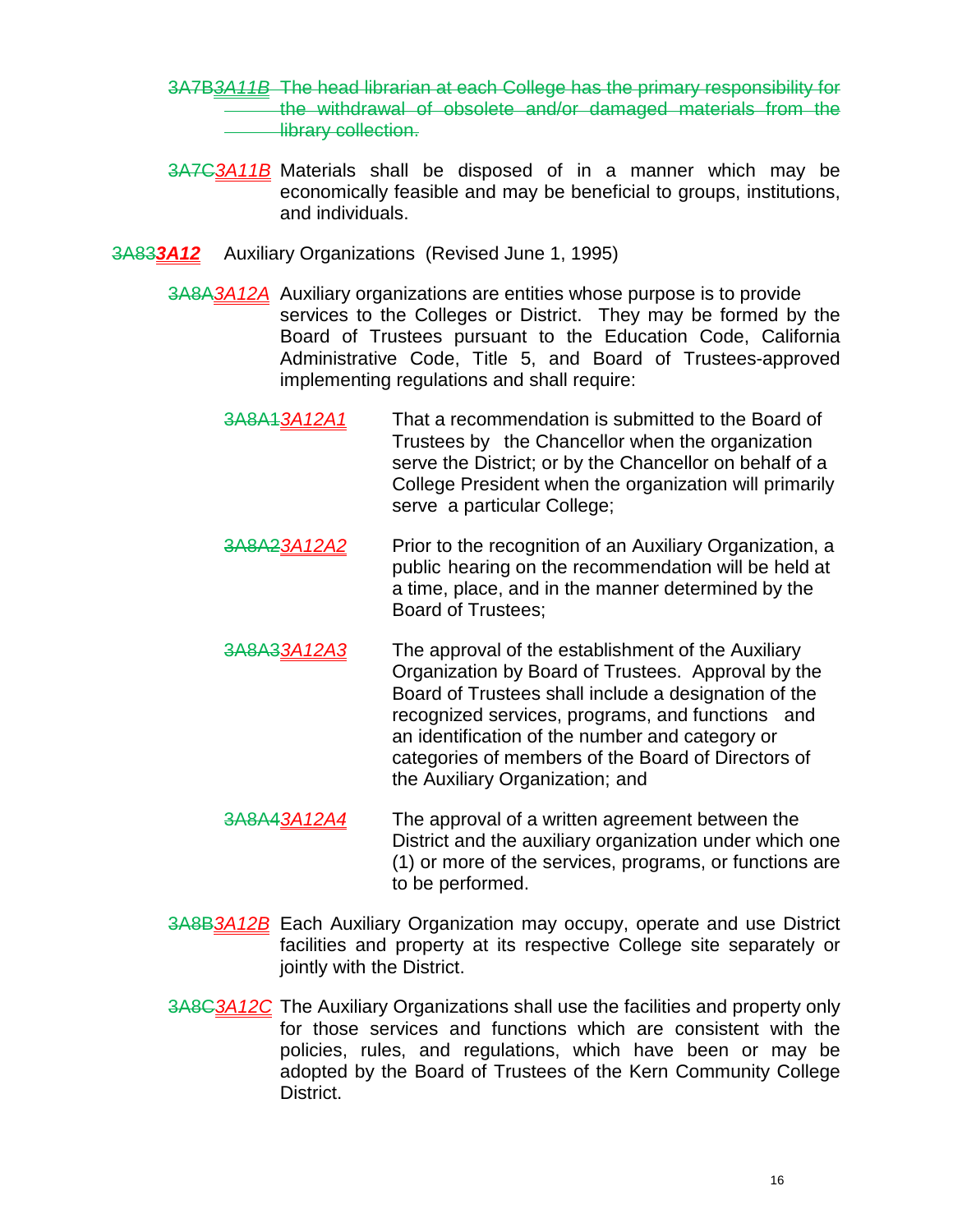- 3A8D*3A12D* The right to use any of the District facilities or equipment shall cease upon written notice by the District Chancellor that the facilities are needed for the exclusive use of the District.
- 3A8E*3A12E An* The independent certified public accounting firm will be retained *and approved by District Chief Financial Officer* to audit the District will also audit the Auxiliary Organizations. The costs of the additional services may *will* be paid by the Auxiliary Organizations.
- 3A8F3A12F The Auxiliary Organizations shall be included in the District's insurance policies for all regular functions. When special events are sponsored by an Auxiliary Organization, separate insurance coverage may be required by the District.
- 3A8G*3A12G* The Auxiliary Organizations shall not enter into any transaction concerning real property without the prior approval of the Board of Trustees.
- 3A8H*3A12H* The Auxiliary Organizations shall not permit anyone else to use the District facilities or any part thereof without written permission of the Board of Trustees *or designee without written approval.*

**3A**10*13* Insurance (Revised June 1, 1995)

*3A13A The Chancellor or designee(s) shall be responsible to secure insurance for the District as required by law, which shall include but is not limited to the liabilities describing Education Code Section as follows:*

- *Liability for damages for death, injury to person, or damage or loss of property;*
- *Personal liability of members of the Board and the officers and employees of the District for damages for death, injury to a person, or damage or loss of property caused by the negligent act or omission of the member, officer or employee when acting within the scope of his or her office or employment. The Chancellor designee may authorize coverage for persons who perform volunteer services for the District.*
- *Worker's compensation insurance.*

*Insurance may also include fire insurance and insurance against other perils*

*The District may join in a Joint Powers Agreement pursuant to Education Code Section 81603 for the purposes of this policy.*

3A10A The District shall be a member of the Self-Insured Schools of *California (SISC-II).* Kern Property and Liability Program (SISK-II). SISK-II SISC II provides policies of insurance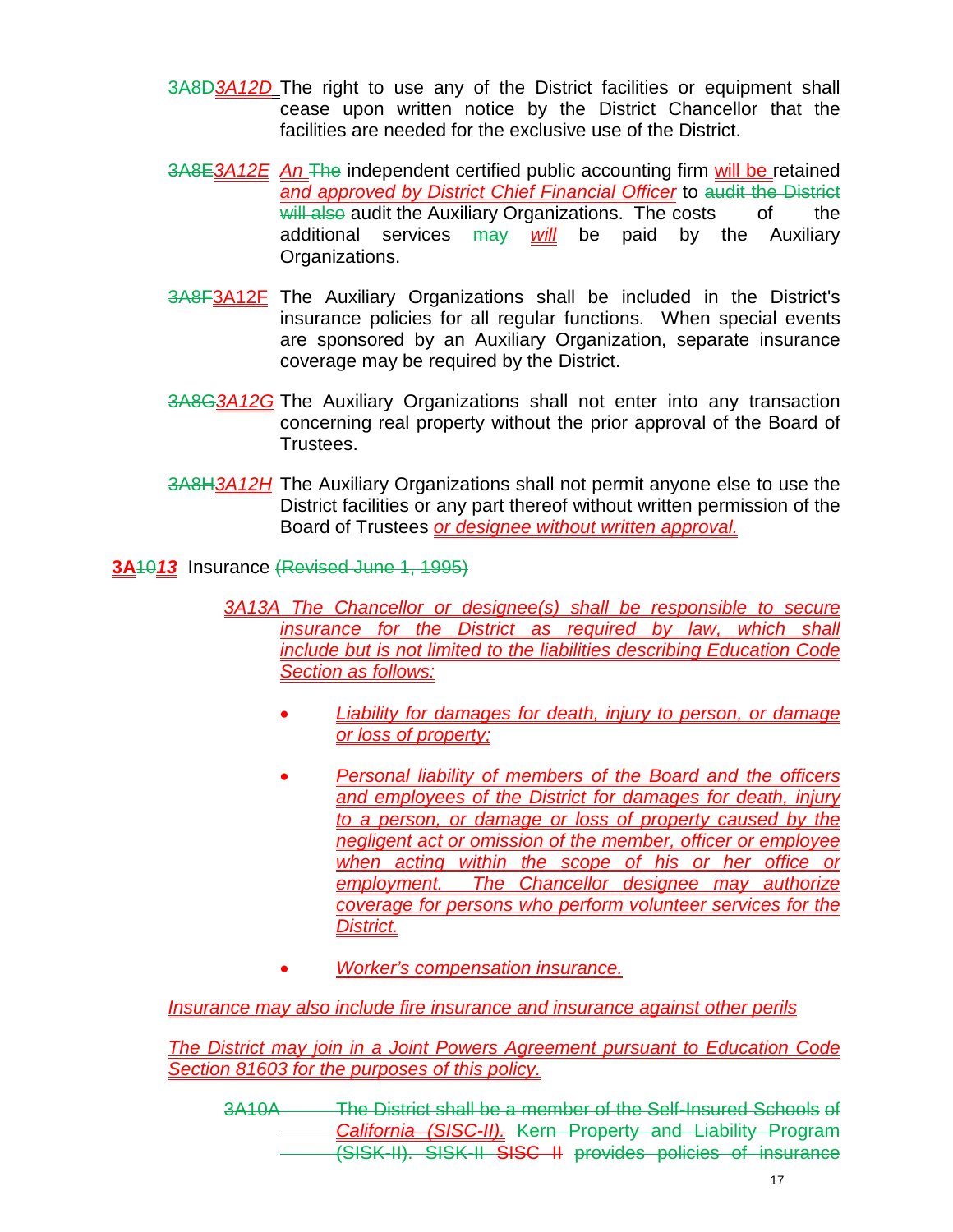against losses and perils for student accidents, property and **Fire damage, damage and liability cases.** 

- 3A10B A comprehensive crime policy covering employee dishonesty, depositors forgery and inside and outside crime shall be obtained through SISK-II *SISC-II*.
- 3A11**3A***14* Fiscal Accountability (Revised June 1, 1995)
	- 3A11*4*A The Chancellor, Assistant Chancellor, Business Services, *Chief Financial Officer*, and Internal Auditor are delegated the authority to implement the procedures required to properly administer technical duties relative to fiscal responsibility formerly performed by the County Superintendent. or designee.

Procedures for implementing this policy are detailed in Procedure 3A11A *3A14A* of this Manual.

**3A12***3A15* Claims Against the Kern Community College District

(Added November 6, 2003) *(Amendment proposed June 2013)*

- 3A12*5*A Any claims against the District for money or damages, which are not governed by any other statutes or expressly relating thereto, shall be presented and acted upon in accordance with Title 1, Division 3.6,Part 3, Chapter 1 (commencing with Section 900) and Chapter 2 (commencing with Section 910) of the California Government Code.
- 3A12*5*B Claims must be presented according to this policy as a prerequisite for filing suit against the District. Claims that are subject to the requirements of this policy include, but are not limited to, the following:
- 3A12*5*B1 Claims by public entities, claims by the state department or agency, or by another public entity.
- 3A12*5*B2 Claims for: fees, salaries or wages, mileage or other expenses and allowances
- 3A12*5*B3 The designated place(s) for service of claims, lawsuits other types of legal process upon the District *is*/are:

*The Office of the General Counsel 2100 Chester Avenue Bakersfield, California 93301 (661) 336-5040*